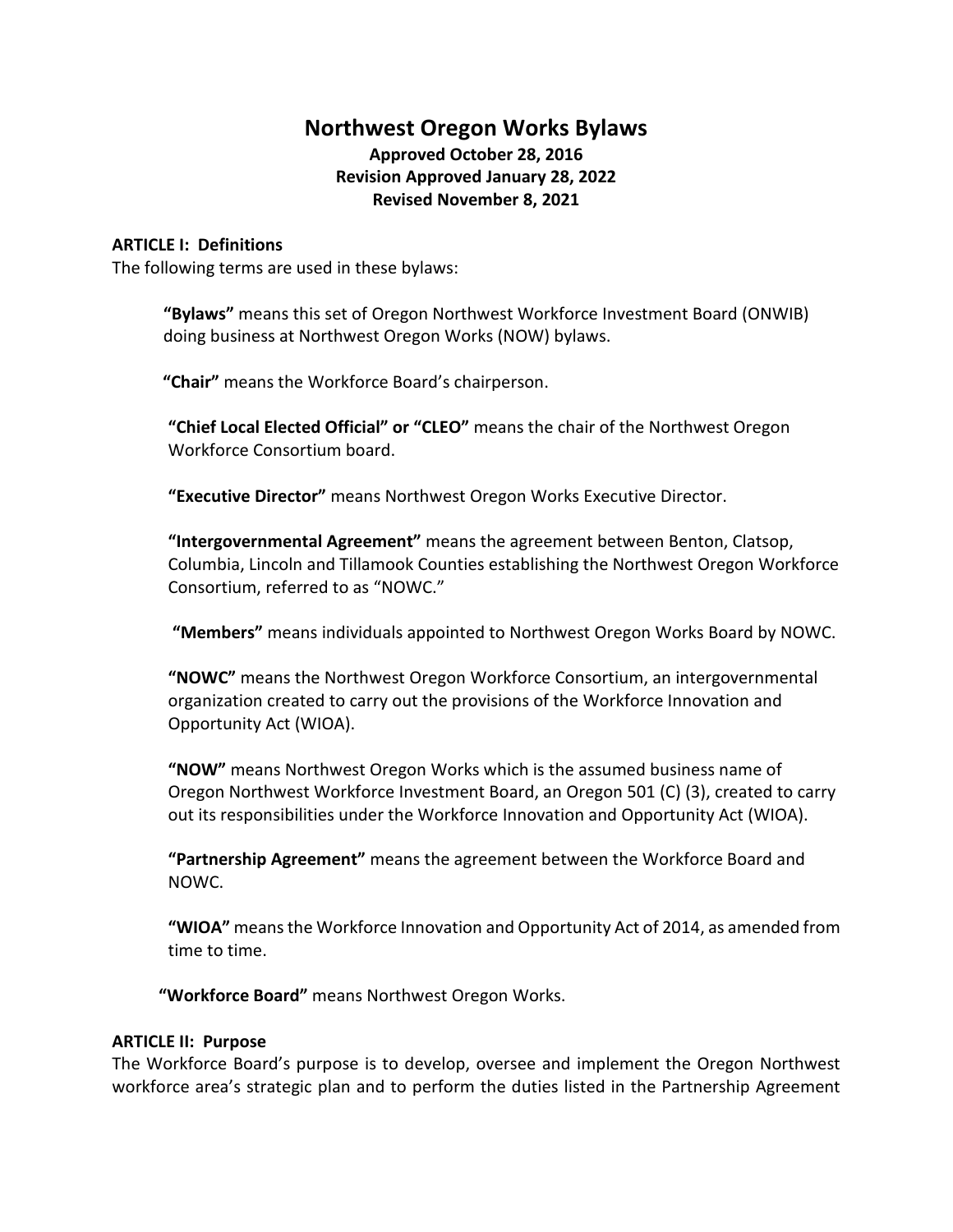and in grant agreements. The Workforce Board's duties and functions shall be limited to those permitted by Section 501 (c) (3) of the Internal Revenue Code and by Oregon statutes applicable to nonprofit corporations.

#### **ARTICLE III: Members and Meetings**

#### **A. Number of Members**

The size of the Workforce Board shall be variable with the number of members determined by NOWC. The composition of the Workforce Board must comply with WIOA, as amended from time to time, and by State of Oregon policy issuances.

#### **B. Nominations and Appointment of Members**

Nominations to the NOW Board of Directors shall be made in accordance with WIOA Section 107 and any additional State of Oregon or NOWC requirements. Representation by the private sector will be no less than 51%. Representation by Labor will be no less than 20%. Other categories may have a required number of seats, and the process may be different for different representation categories. In general, the process shall require nomination letters from the appropriate sponsor, and include a review of the nominee's most current resume. These items will be used as approval criteria that NOWC will use when considering prospective members and shall make Workforce Board appointments based upon the results of the review and after discussion by the NOWC members. Full details of the nomination and approval process can be found in NOWC's Consortium Agreement located on NOW's website and in NOW policy B01.

#### **C. Terms of Office**

The terms of Workforce Board members are three years from the date of appointment, except that initial appointments shall be staggered. There shall be no limit on the number of terms that a member may be appointed.

#### **D. Resignation and Removal**

Any Workforce Board member will be removed in accordance with State Policy 107(b). A Workforce Board member must be removed by the CLEO if any of the following occurs: documented violation of conflict of interest, failure to meet NOW member representation requirements defined in the WIOA and State policy, or documented proof of fraud and/or abuse. A Workforce Board member may resign at any time by delivering written notice to the Chair or to the Executive Director. Unless the notice of resignation specifies a later effective date, the resignation will be effective when received.

#### **E. Vacancies**

Any vacancy shall be filled in accordance with the WIOA, State policies, and NOW policy B01. NOW member vacancies must be filled within a reasonable amount of time of the vacancy as determined by the local area, but no later than 90 days from the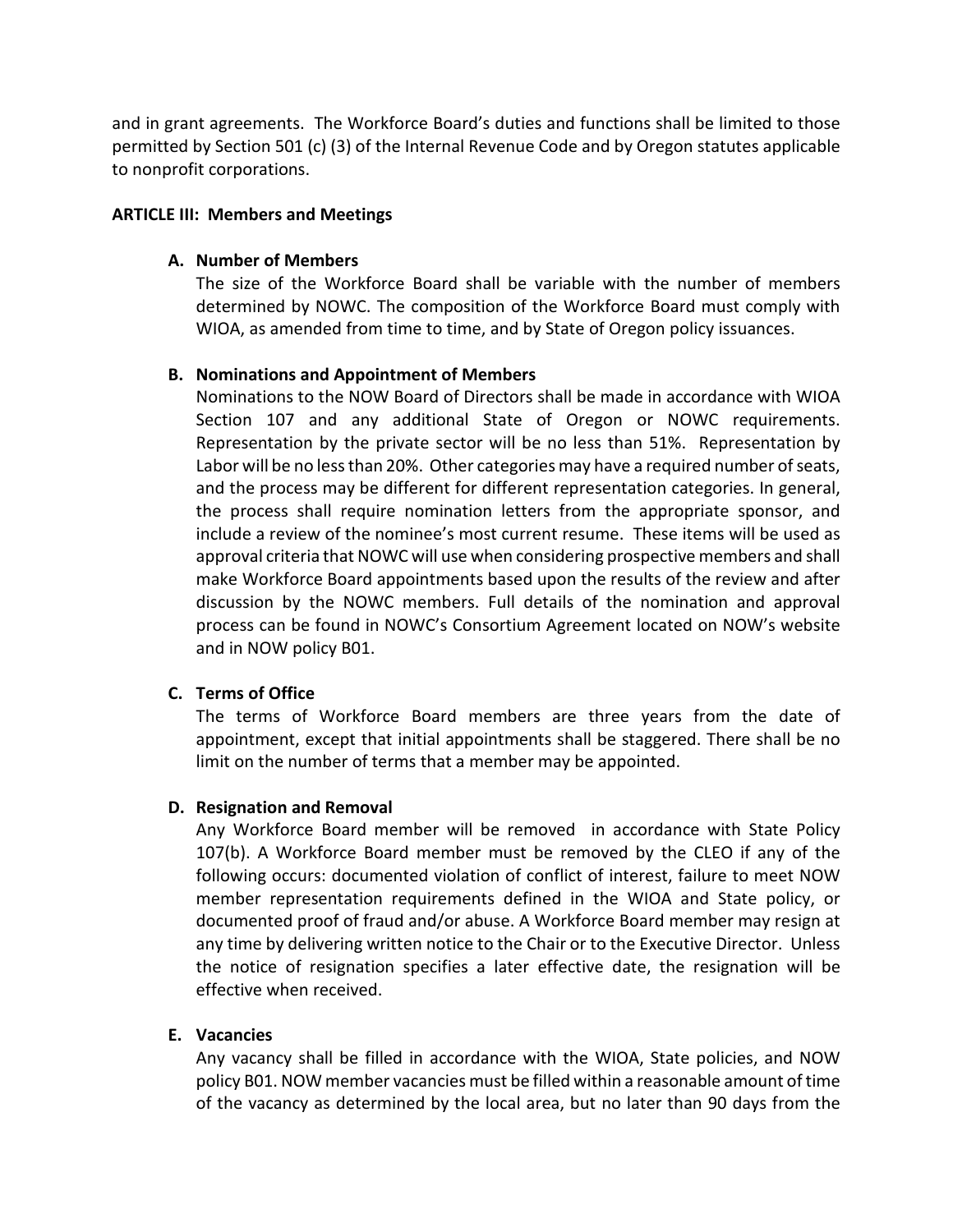occurrence. The CLEOs in a local area are authorized to make all reappointments of members. Reappointments must be made within a reasonable amount of time of the term expiration, but no later than 90 days. Any action taken by a LWDB with a vacancy or term expiration beyond the time period identified in the LWDB by-laws or later than the 90 days set by this policy, shall be void unless the LWDB has an approved waiver from HECC OWI prior to the LWDB meeting. Waivers must include an explanation of why a vacancy was not filled in the defined timeframe and a description of the process underway to fill the vacancy.

#### **F. Attendance**

The NOW Board of Directors shall serve at the pleasure of the Northwest Oregon Board of County Commissioners. The NOW Board of Directors are expected to attend all regularly scheduled meetings and shall not delegate their vote to any other individual. Any member who does not attend at least half of the regularly scheduled meetings during any fiscal year may forfeit the office upon review of the NOW Board of Directors. Any member of the Board of Directors may be suspended or expelled from membership on the Board of Directors upon affirmative vote of two-thirds (2/3) of the membership as a recommendation to the NOWC. If a Director's employment status changes in his/her elected term, a written notification must be sent to the Board of Directors within 30 days of said change. The Director, under approval of the Board of Directors, has 120 days to requalify for a NOW Board position. Failure to requalify will result in removal from the NOW's Board of Directors. Nothing in these bylaws is intended to preclude the possibility of interested members being considered for reappointment after expiration of a term.

#### **G. Meetings**

#### **1. Regular Meetings**

The Workforce Board shall determine the time and place of its regular meetings in advance and authorizes the Chair to call meetings.

#### **2. Annual Meeting**

Unless a different date is set by resolution of the Workforce Board, the annual meeting shall be the first regular meeting on or after July 1 of each year. During the annual meeting, Workforce Board officers shall be elected.

#### **3. Special Meetings**

Special meetings may be held as called by the Chair or by the Vice Chair/Secretary.

#### **4. Minutes**

Minutes of each meeting shall be reviewed and approved at subsequent meetings and copies of all approved minutes shall be maintained at the Workforce Board's principal office.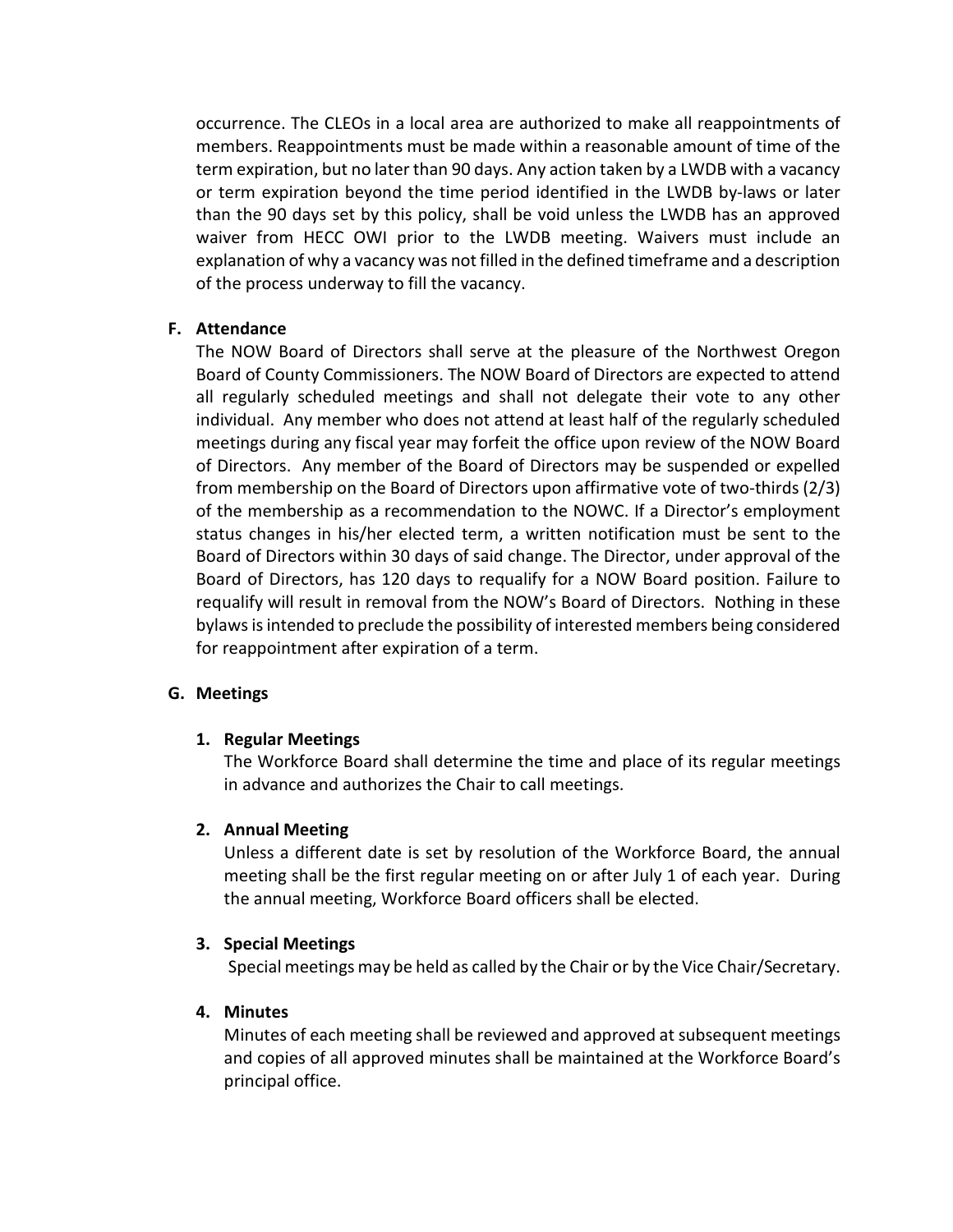# **5. Open Meeting Provision**

All Workforce Board meetings shall be conducted in accordance with public meeting laws, these bylaws and the Workforce Board's Code of Conduct.

# **6. Participation**

Participation at Workforce Board meetings shall be limited to its members, with the following exceptions:

- a. Comments from the general public as specified in meeting agendas or as permitted by the chair;
- b. Local elected officials who sit on the NOWC board;
- c. At the discretion of the Chair, comment or other participation by nonmembers which is material to the matter under consideration;
- d. Individuals who are not Board members and who serve on Board committees; and,
- e. Regularly scheduled agenda items that call for reports or participation by non-members

# **7. Rules**

All meetings shall be held in compliance with Oregon law, grant terms, these bylaws and Roberts' Rules of Order, provided that the use of Roberts' Rules of Order shall be solely for the convenience of the Workforce Board and its committees. Failure to comply with Roberts' Rules of Order shall not affect the validity of any action taken which is otherwise in compliance with these bylaws. In the event of a conflict, the order of precedence shall be Oregon law, grant terms, these bylaws, and Roberts' Rules of Order.

#### **H. Meeting Notices and Agendas**

#### **1. Meeting Notices**

Meeting notices and board meeting packets shall be given at least three (3) days prior to the date of the meeting unless special conditions make advance notice impracticable, in which case notice and a description of the purpose of the meeting shall be given not less than 24 hours prior to the meeting. Notices and board meeting packets may be given electronically.

#### **2. Agendas**

Meeting notices shall contain an agenda of the topics scheduled for consideration. The Workforce Board may consider and act upon matters at a regular meeting (including the annual meeting) which are not included in the notice agenda, but may not act upon any matter during a special meeting unless that matter was described in the special meeting notice or all of the members are present in person or electronically and do not object to the matter being considered.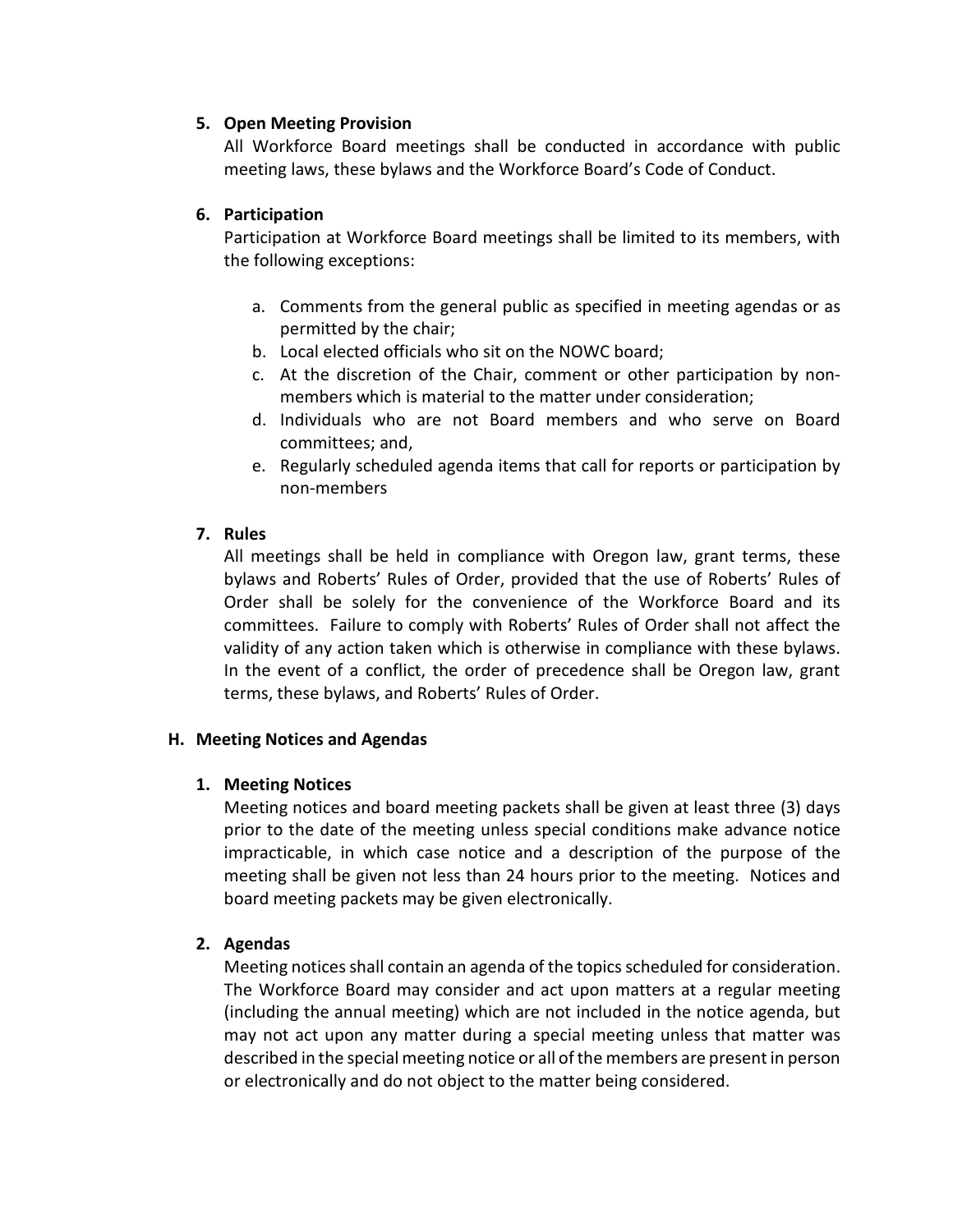# **I. Quorum**

A quorum shall be defined as:

- A simple majority (51%) of members, excluding vacancies AND
- Of those members in attendance, no fewer than 25% are business representatives.

No suspended member shall be included as a member. A member is deemed to be present at a meeting for the purpose of determining a quorum even if the member abstains from voting on one or more items on the agenda.

# **J. Manner of Acting**

Each Workforce Board member shall have one vote. The act of a majority of the members present at a meeting at which a quorum is present shall be the act of the Workforce Board, subject to quorum and participation requirement in ORS 660.324 (4)(a). To the extent permitted by Oregon law, members may attend meetings by telephone or through other electronic means.

# **ARTICLE IV: Workforce Board Officers**

# **A. Required Officers**

The officers of the Workforce Board shall include a Chair, a Vice Chair/Secretary, and a Treasurer, all of whom shall be private sector business members. The Workforce Board may elect other officers as deemed necessary. A single member may perform the duties of more than one office, with the exception of the duties of Chair and the Vice Chair/Secretary, which must be performed by separate members.

#### **B. Duties of the Chair**

The Chair shall preside at meetings; shall serve as the Workforce Board's chief spokesperson and signatory; shall appoint committee chairs and committee members subject to these bylaws and the Partnership Agreement; and, shall perform other duties assigned by the Workforce Board. Chairpersons must be a Business representative, nominated by another board member, and shall be elected by the voting members of the Workforce Board.

#### **C. Duties of the Vice Chair/Secretary**

The Vice Chair/Secretary shall perform the duties of the Chair in the Chair's absence and shall perform other duties designated by the Workforce Board.

# **D. Treasurer**

The Treasurer shall present budgetary items and Board meetings, sit on the NOW Financial Advisory Team and work closely with the Chief Financial Officer on all items related to the organizational budget. The Treasurer shall perform the duties of the Chair in the absence of the Vice Chair.

#### **E. Election and Term**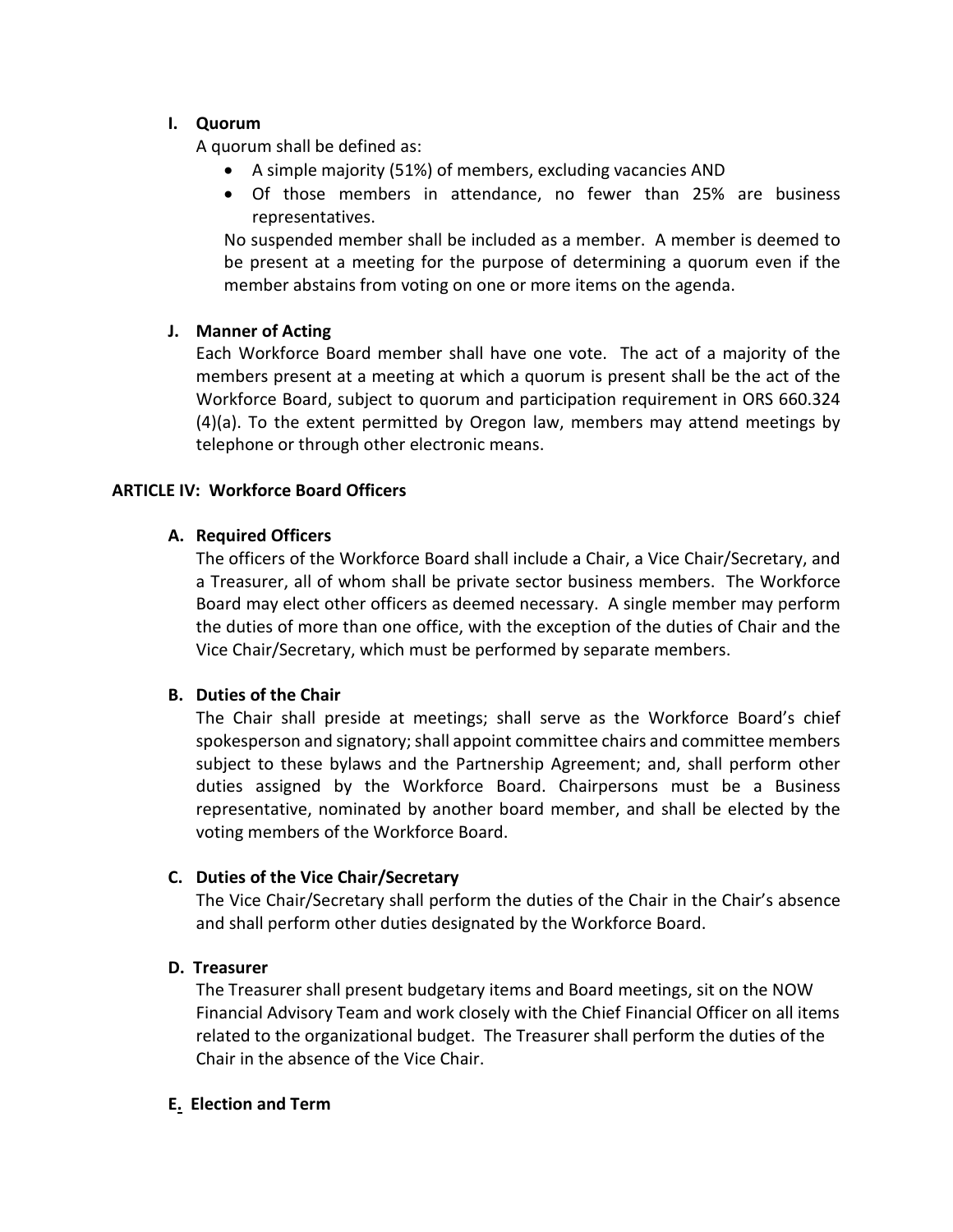The Workforce Board's officers shall be elected at the annual meeting and shall serve for a term of two years. There shall be no limit to the number of terms of office the Chair and Vice Chair may serve. If an officer continues to serve additional terms, the re-appointment will be established by a quorum of the Board for each consecutive term at the annual meeting at which time new nominations will also be considered.

# **ARTICLE V: Committees**

# **A. Creation of Committees**

The Workforce Board and its Chair shall have the power to create both standing and ad-hoc committees and task groups. The Chair shall appoint committee members and committee chairs subject to Workforce Board's direction.

# **B. Executive Committee**

The Workforce Board's Executive Committee may serve as the Board of Directors of a nonprofit corporation. The Executive Committee shall have the power and authority to act on behalf of the full board between regularly scheduled NOW meetings in the case where an issue emerges that needs immediate action. At the first available meeting of the full board of directors, inform the board of any and all actions taken on behalf of the full board or action taken within the authority of the Committee. The committee shall be composed of: elected officers, at least one County Commissioner, and at least one board member representing education, labor, or economic development.

#### **ARTICLE VI: Code of Conduct**

The Workforce Board shall adopt a Code of Conduct and Conflict of Interest, which shall meet all Federal, Oregon and NOWC requirements.

# **ARTICLE VII: Executive Director**

The Workforce Board's Executive Director shall staff the Workforce Board and the Northwest Oregon Workforce Consortium. The Executive Director shall assign other staff to perform Workforce Board and NOWC functions within the confines of budget constraints and direction from the Workforce Board and NOWC. The Executive Director shall work at the direction of the Chair, Oregon Northwest Workforce Investment Board and shall be annually evaluated.

#### **ARTICLE VIII: Amendment**

#### **A. Amendment Process**

These bylaws may be amended or repealed by an affirmative vote of a majority of the Workforce Board members at a regular or special meeting. Notice, which shall specify the changes to be made, shall be delivered to all members no less than three (3) days prior to the meeting at which bylaw amendment or repeal is to be acted upon. An affirmative vote in favor of bylaws amendment may be delivered in writing.